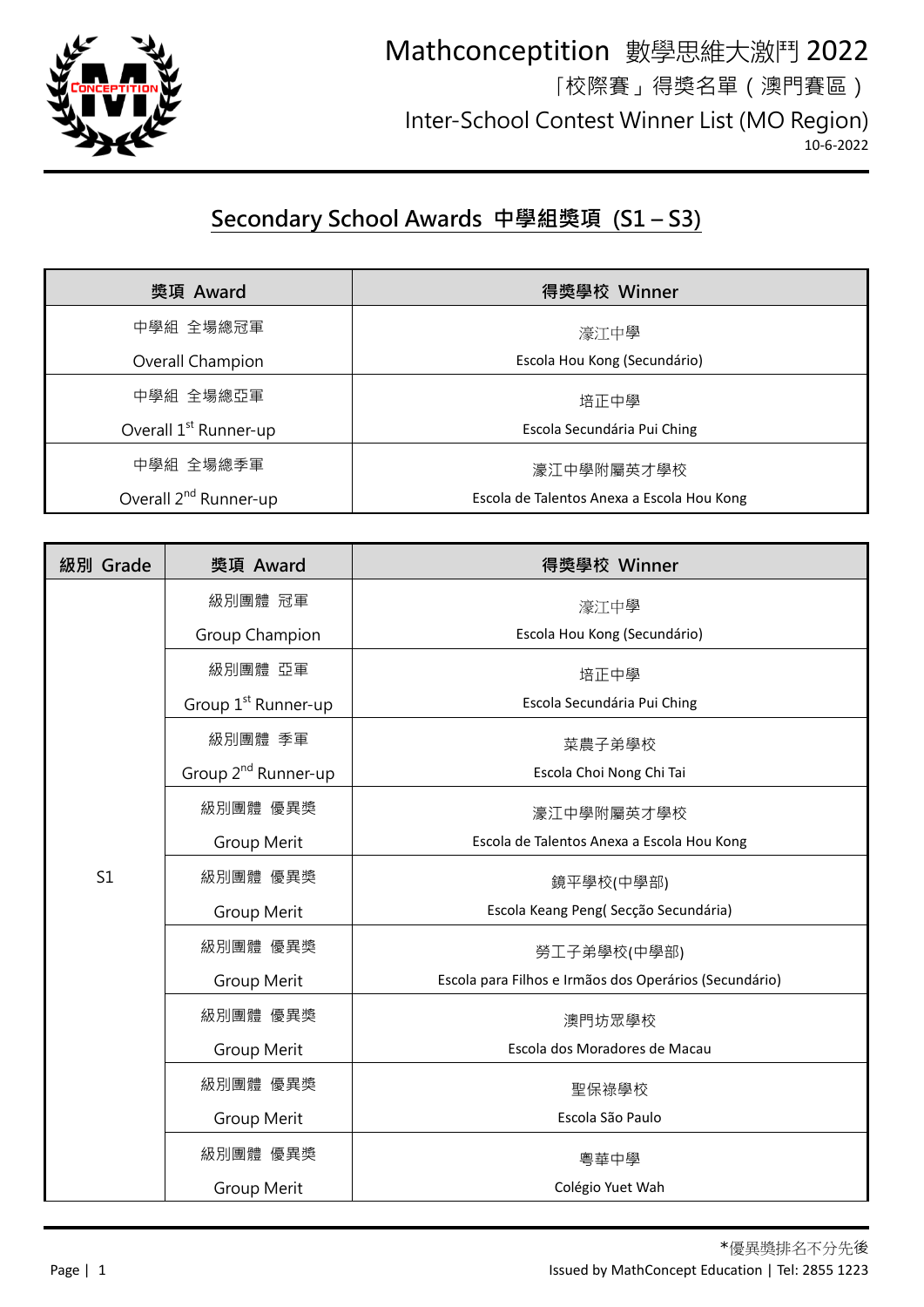

## Mathconceptition 數學思維大激鬥 2022 「校際賽」得獎名單(澳門賽區)

Inter-School Contest Winner List (MO Region)

 $10 - 6 - 2022$ 

| 級別 Grade       | 獎項 Award                        | 得獎學校 Winner                                            |
|----------------|---------------------------------|--------------------------------------------------------|
| S1             | 級別團體 優異獎                        | 陳瑞祺永援中學                                                |
|                | Group Merit                     | CHAN SUI KI PERPETUAL HELP COLLEGE                     |
|                | 級別團體 冠軍                         | 培正中學                                                   |
|                | Group Champion                  | Escola Secundária Pui Ching                            |
|                | 級別團體 亞軍                         | 濠江中學                                                   |
|                | Group 1 <sup>st</sup> Runner-up | Escola Hou Kong (Secundário)                           |
|                | 級別團體 季軍                         | 鏡平學校(中學部)                                              |
|                | Group 2 <sup>nd</sup> Runner-up | Escola Keang Peng(Secção Secundária)                   |
|                | 級別團體 優異獎                        | 濠江中學附屬英才學校                                             |
|                | Group Merit                     | Escola de Talentos Anexa a Escola Hou Kong             |
|                | 級別團體 優異獎                        | 勞工子弟學校(中學部)                                            |
| S <sub>2</sub> | Group Merit                     | Escola para Filhos e Irmãos dos Operários (Secundário) |
|                | 級別團體 優異獎                        | 粵華中學                                                   |
|                | Group Merit                     | Colégio Yuet Wah                                       |
|                | 級別團體 優異獎                        | 陳瑞祺永援中學                                                |
|                | Group Merit                     | CHAN SUI KI PERPETUAL HELP COLLEGE                     |
|                | 級別團體 優異獎                        | 菜農子弟學校                                                 |
|                | Group Merit                     | Escola Choi Nong Chi Tai                               |
|                | 級別團體 優異獎 Group                  | 澳門坊眾學校                                                 |
|                | Merit                           | Escola dos Moradores de Macau                          |
|                | 級別團體 優異獎                        | 聖若瑟教區中學第五校(中文部)                                        |
|                | Group Merit                     | Colégio Diocesano de São José 5 (Secção Chinesa)       |
| S <sub>3</sub> | 級別團體 冠軍                         | 濠江中學                                                   |
|                | Group Champion                  | Escola Hou Kong (Secundário)                           |
|                | 級別團體 亞軍                         | 培正中學                                                   |
|                | Group 1 <sup>st</sup> Runner-up | Escola Secundária Pui Ching                            |
|                | 級別團體 季軍                         | 鏡平學校(中學部)                                              |
|                | Group 2 <sup>nd</sup> Runner-up | Escola Keang Peng(Secção Secundária)                   |